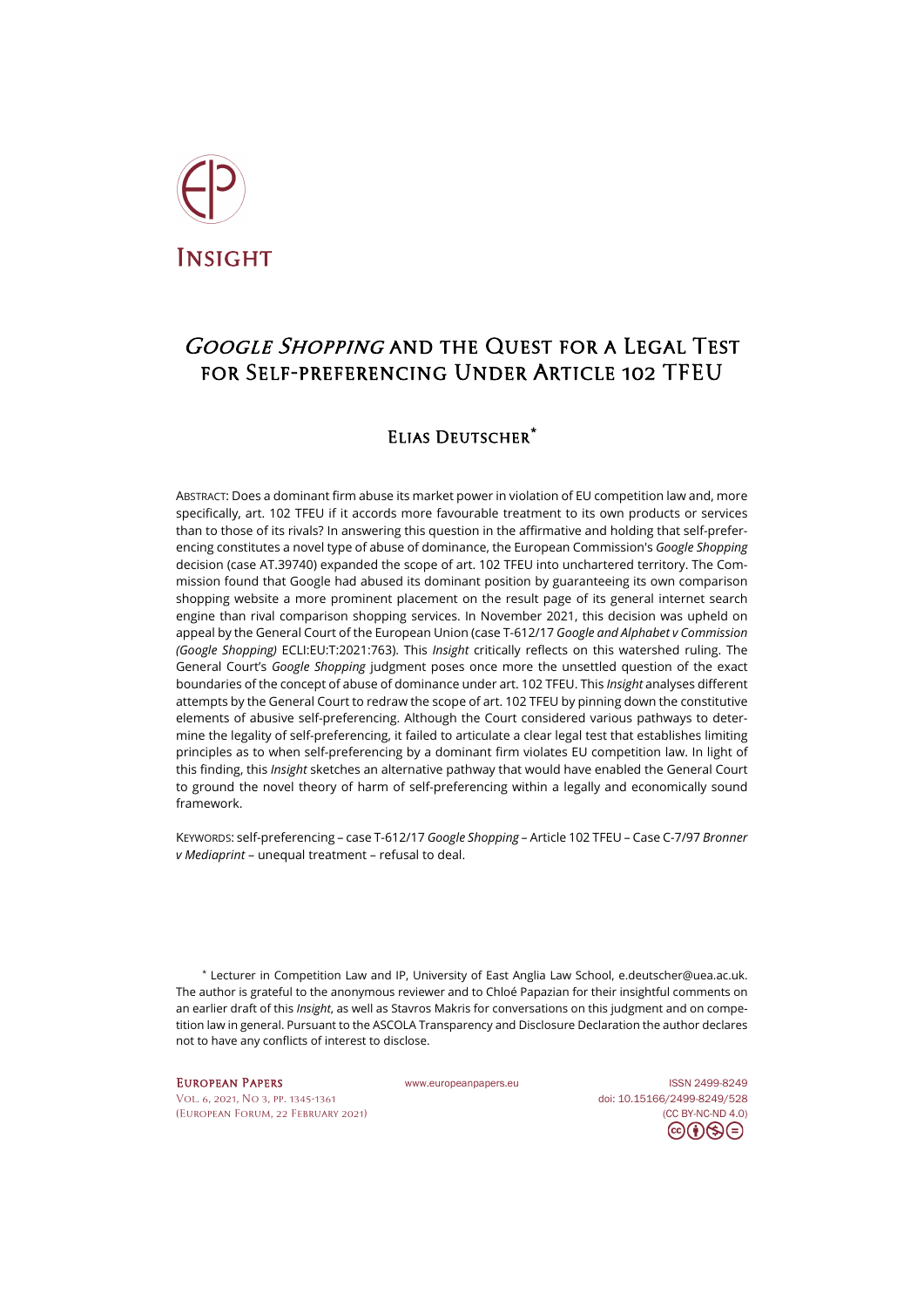#### I. Introduction

On 10 November 2021, the General Court of the European Union handed down its longawaited judgment in the *Google Shopping* case.[1](#page-1-0) The ruling upheld one of the most controversial and consequential competition law decisions by the European Commission of the last decade. After seven years of investigation and three failed commitment packages, the Commission concluded in 2017 that Google had abused its dominant position in violation of art. 102 TFEU. At the heart of the Commission's finding of an abuse of dominance lay the novel theory of harm that Google had designed the result page of its well-known general internet search engine "Google Search" in a way that favoured its own Comparison Shopping Service (CSS) Google Shopping, while placing rival CSS websites at a competitive disadvantage. According to the Commission, Google's abusive self-preferencing consisted of two elements: Google was found to have *i)* consistently afforded its own CSS greater visibility on the result pages of its general search engine by displaying it amongst the highest ranked and most visible search results, and *ii)* simultaneously actively demoted competing CSS on its general search result pages to lower-ranked links and pages. The Commission not only sanctioned Google's conduct by imposing a then-record fine of 2.42 billion euro, but it also ordered Google to put an end to its self-preferencing conduct and ensure equal access to all third-party providers on its general search website.

In holding that Google's practice of self-preferencing amounted to a standalone abuse of dominance, the Commission pushed the boundaries of art. 102 TFEU outward. The *Google Shopping* decision sent out the bold message that art. 102 TFEU could be used to interfere in the way in which dominant firms design their products and services and impose a far-reaching obligation of equal treatment on these design choices. There was little to no precedent on which the Commission could rely in support of this conclusion. $2$ Most notably, the Commission argued that it was not required to demonstrate that Google's self-preferencing amounted to a refusal to deal as defined in the *Bronner* case. [3](#page-1-2) Instead, the Commission took the view that it was not bound to show that Google's general search result page constituted, consistent with the demanding *Bronner* test for refusal to deal, an essential facility or indispensable input for competing CSS to be able to operate effectively.[4](#page-1-3) At the same time, however, the Commission failed to articulate any alternative legal test in support of its finding that self-preferencing by a dominant firm may breach art. 102 TFEU. The *Google Shopping* decision soon fuelled a controversial debate about the appropriate legal test and limiting principles that would indicate when self-

<sup>1</sup> Case T-612/17 *Google and Alphabet v Commission (Google Shopping)* ECLI:EU:T:2021:763.

<span id="page-1-3"></span><span id="page-1-2"></span><span id="page-1-1"></span><span id="page-1-0"></span><sup>&</sup>lt;sup>2</sup> Indeed, the Commission struggled to ground its finding that self-preferencing breaches art. 102 TFEU in a solid line of precedent. See European Commission Decision of 27 June 2017 case COMP/AT.39740 *Google Search (Shopping)* paras 334-336.

<sup>3</sup> Case C-7/97 *Bronner v Mediaprint* ECLI:EU:C:1998:569 paras 41, 44-46.

<sup>4</sup> *Google Search (Shopping)* cit. para. 651.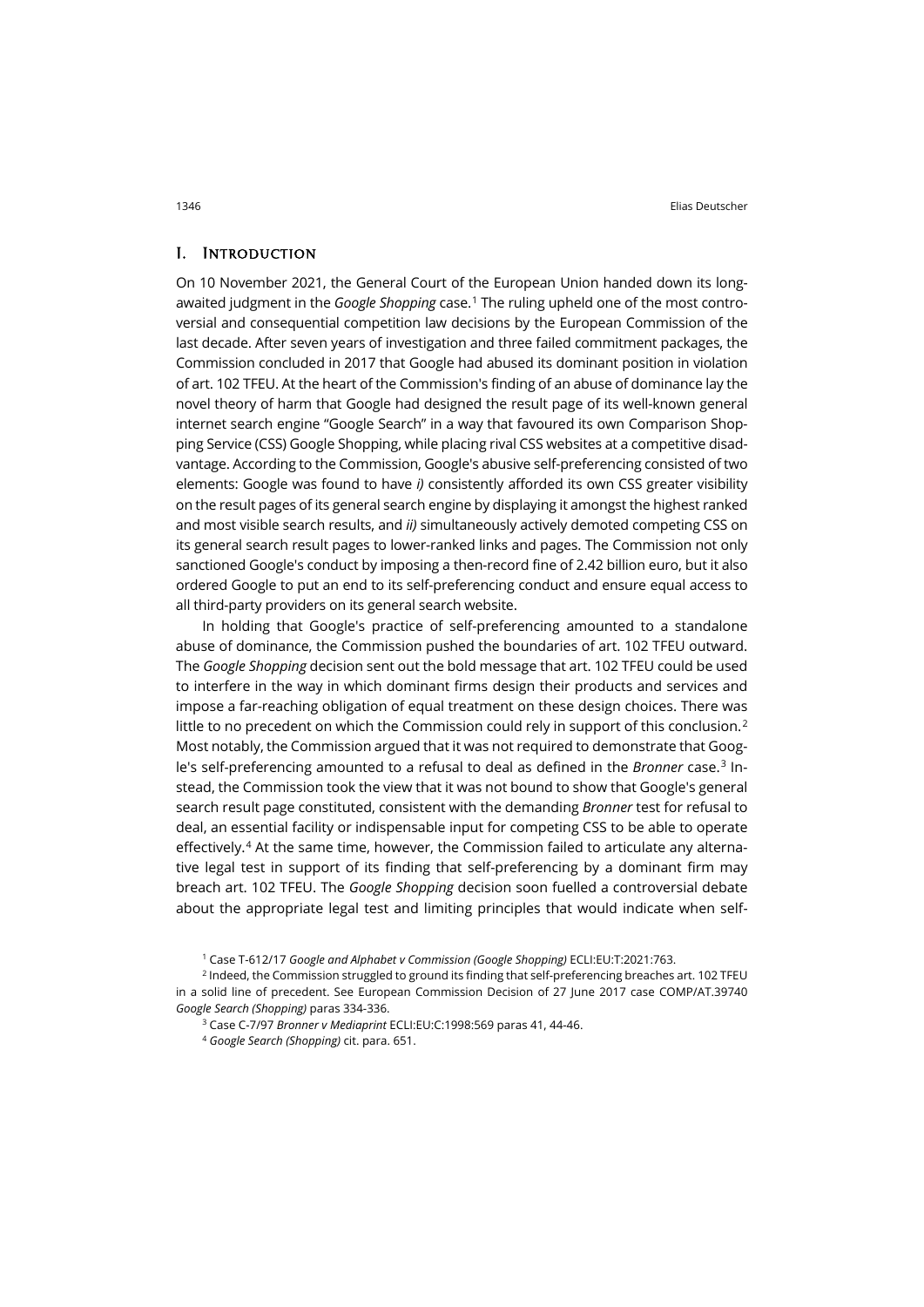preferencing constituted an abuse of dominance and delineate the prohibitive scope of art. 102 TFEU.[5](#page-2-0)

Since the Commission's decision in *Google Shopping*, the novel theory of harm of selfpreferencing took on a life of its own. Self-preferencing is singled out by a number of expert reports as emblematic example of the new types of anticompetitive conduct that dominant platforms, most notably Google, Apple, Amazon and Facebook, have used to leverage their market power and entrench their grip over digital markets. [6](#page-2-1) Self-preferencing also lies at the core of a number of high-profile antitrust investigations that the Commission and other competition authorities have recently opened against Amazon<sup>[7](#page-2-2)</sup> and Facebook.<sup>[8](#page-2-3)</sup> Moreover, the Commission's *Google Shopping* decision importantly informs recent initiatives for new platform regulations in Germany, the EU, and the UK. Indeed, self-preferencing figures prominently as one of the blacklisted practices that are (set to be) outlawed by the new rules for powerful digital platforms in all three jurisdictions.<sup>[9](#page-2-4)</sup>

In confirming the Commission's finding that self-preferencing by a dominant firm constitutes a standalone abuse of dominance under art. 102 TFEU, the General Court's *Google Shopping* judgment provides a major clarification. Most notably, it endorses the Commission's move to expand the prohibitive scope of that article. It also emboldens recent initiatives across Europe to impose *ex ante* rules on powerful digital platforms that establish a *per se* prohibition of self-preferencing. The judgment also makes a number of important points on the economic and legal analysis under art. 102 TFEU, notably with

<span id="page-2-0"></span><sup>5</sup> See *e*.*g*. J Temple Lang, 'Comparing Microsoft and Google: The Concept of Exclusionary Abuse' (2016) World Competition 5; P Ibáñez Colomo, 'Indispensability and Abuse of Dominance: From Commercial Solvents to Slovak Telekom and Google Shopping' (2019) Journal of European Competition Law & Practice 532.

<span id="page-2-1"></span><sup>6</sup> J Furman, D Coyle, A Fletcher, D McAuley and P Marsden, *Unlocking digital competition: Report of the Digital Competition Expert Panel* (2019[\) www.gov.uk](https://www.gov.uk/government/publications/unlocking-digital-competition-report-of-the-digital-competition-expert-panel) para. 2(36); J Crémer, YA de Montjoye and H Schweitzer, *Competition Policy for the Digital Era* (2019[\) www.op.europa.eu](https://op.europa.eu/it/publication-detail/-/publication/21dc175c-7b76-11e9-9f05-01aa75ed71a1) 65–67.

<span id="page-2-2"></span><sup>7</sup> European Commission, *Press release IP/20/2077 – Antitrust: Commission sends Statement of Objections to Amazon for the use of non-public independent seller data and opens second investigation into its e-commerce business practices* (2020) [www.ec.europa.eu;](https://ec.europa.eu/commission/presscorner/detail/en/ip_20_2077) Autorità garante della Concorrenza e del Mercato, *Press release A528 – Antitrust – Amazon fined over € 1,128 billion for abusing its dominant position* (2021) [www.en.agcm.it.](https://en.agcm.it/en/media/press-releases/2021/12/A528) See also, Autorità garante della Concorrenza e del Mercato, *Provvedimento A528 – Sanzione di oltre 1 miliardo e 128 milioni di euro ad Amazon per abuso di posizione dominante* (9 December 2021) para. 716 [www.agcm.it.](https://www.agcm.it/dotcmsdoc/allegati-news/A528_chiusura%20istruttoria.pdf)

<span id="page-2-3"></span><sup>8</sup> Competition and Markets Authority (CMA), *Press release – CMA investigates Facebook's use of ad data* (2021) [www.gov.uk.](https://www.gov.uk/government/news/cma-investigates-facebook-s-use-of-ad-data)

<span id="page-2-4"></span><sup>9</sup> Deutscher Bundestag, 'Gesetz zur Änderung des Gesetzes gegen Wettbewerbsbeschränkungen für ein fokussiertes, proaktives und digitales Wettbewerbsrecht 4.0 und andere Bestimmungen (GWB-Digitalisierungsgesetz)' (18 January 2021) Bundesgesetzblatt Jahrgang art. 19(a)(2)(1); European Commission, Proposal for a Regulation of the European Parliament and of the Council COM(2020) 842 final of 15 December 2020 on contestable and fair markets in the digital sector (Digital Markets Act) art. 6(1)(d); Department for Digital, Culture, Media & Sport and Department for Business, Energy & Industrial Strategy, 'A New Procompetition Regime for Digital Markets' (20 July 2021) [www.assets.publishing.service.gov.uk](https://assets.publishing.service.gov.uk/government/uploads/system/uploads/attachment_data/file/1003913/Digital_Competition_Consultation_v2.pdf) figure 4.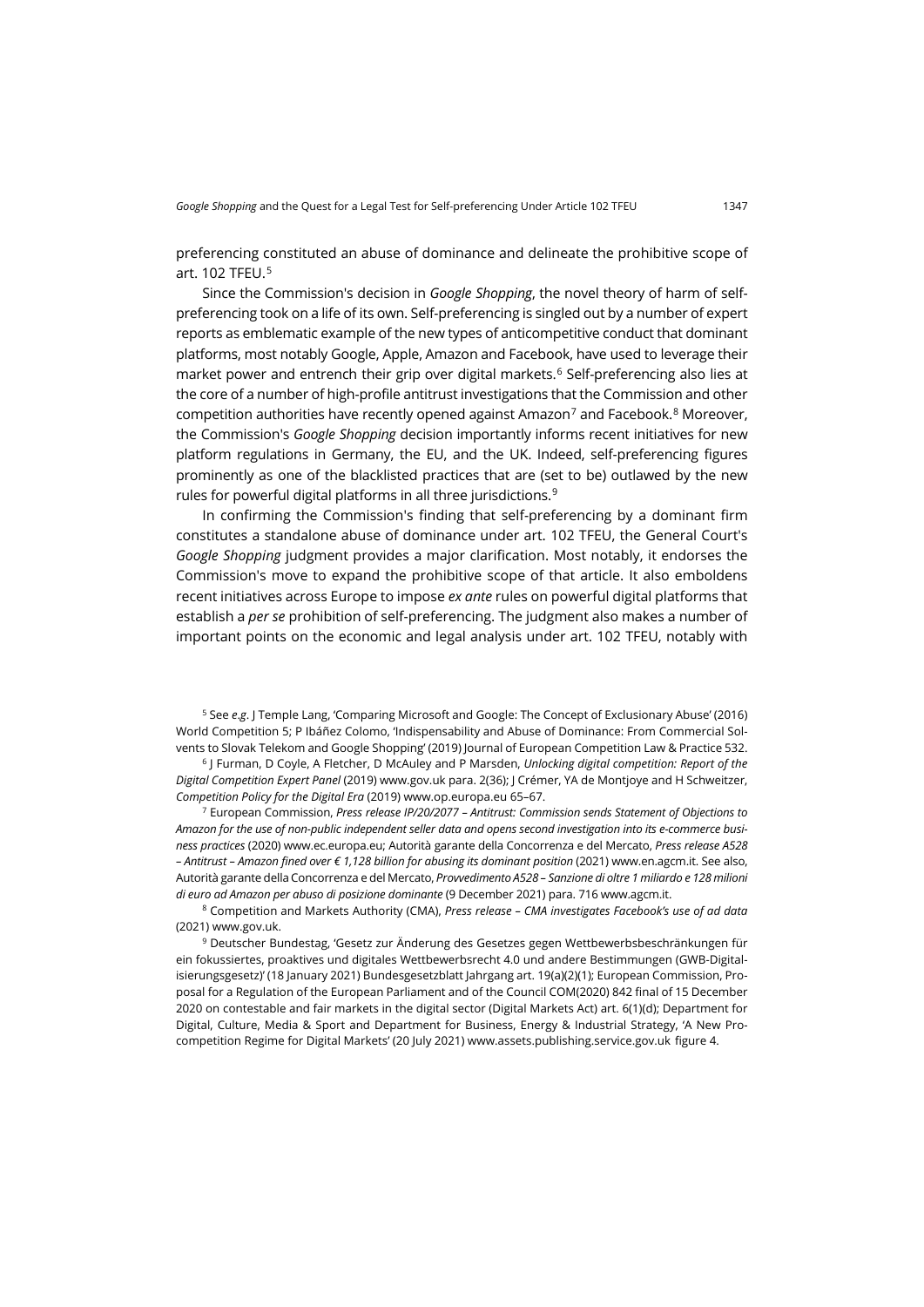respect to the relevant effects-based analysis,  $^{\text{10}}$  $^{\text{10}}$  $^{\text{10}}$  the as-efficient competitor test,  $^{\text{11}}$  $^{\text{11}}$  $^{\text{11}}$  and the requisite standard of proof.<sup>[12](#page-3-2)</sup> But does it also address the fundamental question of how far art. 102 TFEU can interfere with the design choices of dominant firms and prohibit them from according favourable treatment to their own products or services?

The short answer to this question is: no. Those who expected the General Court to delineate the redrawn boundaries of art. 102 TFEU after *Google Shopping* or had hoped for a limiting principle that determines how far a dominant firm's obligation of equal treatment reaches have certainly been disappointed by the judgment. The General Court missed the opportunity in *Google Shopping* to set out a clear legal test to establish which elements must be fulfilled for self-preferencing to qualify as an abuse of dominance. Even after the General Court's *Google Shopping* ruling, we remain in the dark as to when exactly self-preferencing amounts to an abuse of dominance and when it does not.

The remainder of this *Insight* develops this argument as follows. Section II discusses the General Court's holding that self-preferencing constitutes a free-standing abuse of dominance under art. 102 TFEU as the main takeaway of the case. Section III critically reflects on different unsuccessful attempts by the General Court to pin down a legal test that spells out the constitutive elements that self-preferencing has to fulfil to qualify as an abuse of dominance. Section IV proposes an alternative route that the General Court could have taken to devise a clear analytical framework and test for the analysis of selfpreferencing in future cases. Section V concludes.

#### II. Self-preferencing as a free-standing abuse of dominance

The most important takeaway and clarification brought about by the *Google Shopping* judgment is that self-preferencing, or what the General Court calls "favouring", on the part of a dominant firm is liable to constitute on its own an independent form of abuse of dominance. The General Court thus sided with the Commission's position that, as a matter of principle, unilateral conduct whereby a vertically integrated dominant platform gives greater visibility to its own product/service relative to competing products/services and downgrades the "findability" of competing products/services may amount to a standalone breach of art. 102 TFEU. [13](#page-3-3)

The *Google Shopping* ruling also upheld the most important elements of the Commission's reasoning that supported its finding that Google's self-preferencing violated art. 102 TFEU. The General Court recalled that art. 102 TFEU provides a non-exhaustive list of examples of abusive practices. The mere facts that self-preferencing constitutes a novel form of abuse and that art. 102 TFEU does not explicitly refer to self-preferencing cannot

<span id="page-3-0"></span><sup>10</sup> *Google and Alphabet v Commission* cit. paras 435-45, 169-175 and 519-533.

<span id="page-3-1"></span><sup>11</sup> *Ibid*. paras 538-541.

<sup>12</sup> *Ibid*. paras 377-379 and 438-443.

<span id="page-3-3"></span><span id="page-3-2"></span><sup>13</sup> *Ibid*. paras 150-197.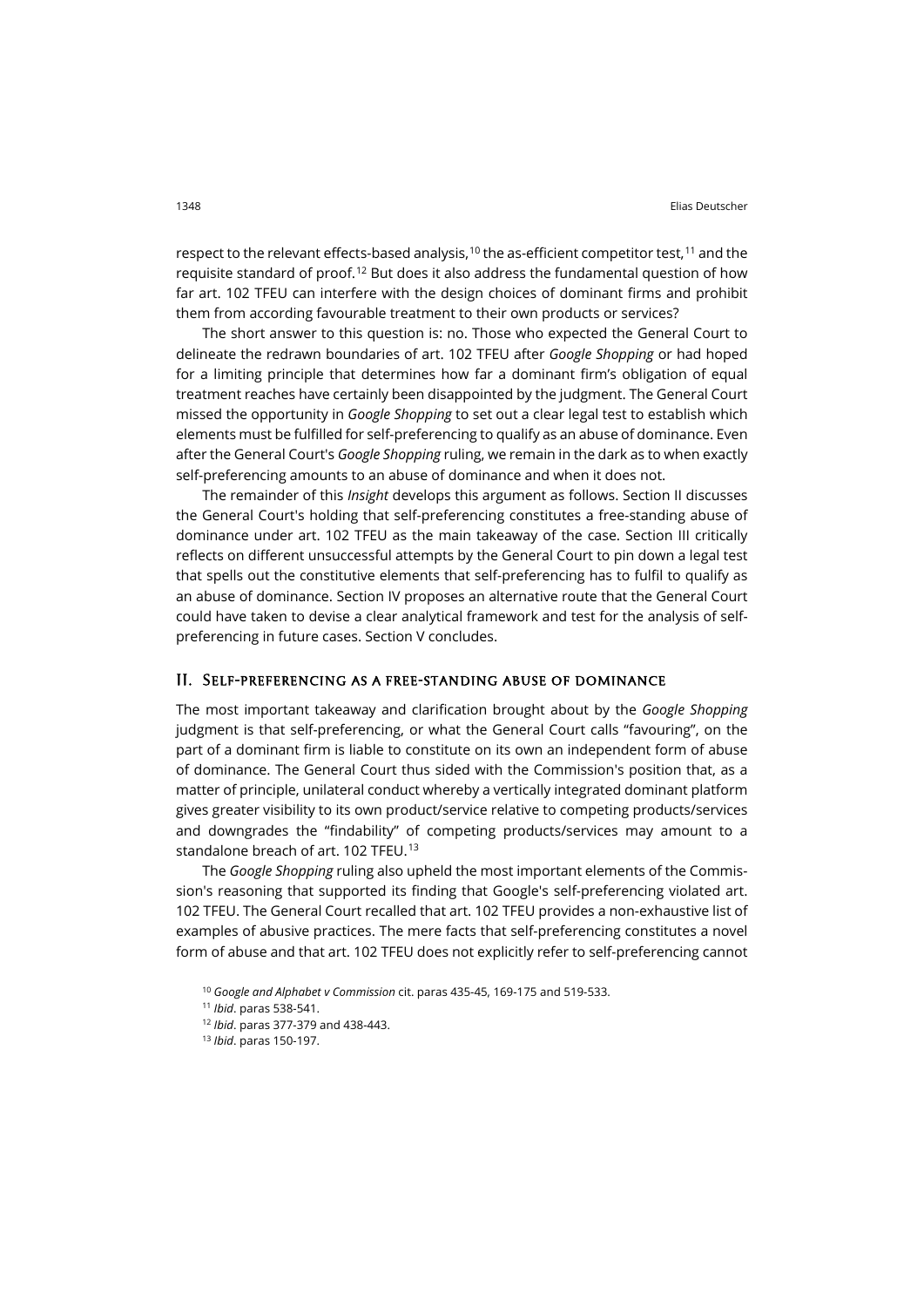preclude the Commission from characterising self-preferencing as a standalone abuse of art. 102 TFEU.[14](#page-4-0) Moreover, the General Court rejected the claim advanced by Google and learned commentators<sup>[15](#page-4-1)</sup> that the Commission had to establish on the basis of the *Bronner* criteria that self-preferencing is tantamount to a refusal to give access to an indispensable input for it to be prohibited under Art. 102 TFEU. [16](#page-4-2) The *Google Shopping* ruling thus makes it plain that self-preferencing by a dominant firm may fall foul of art. 102 even if access to the platform (or infrastructure) on which it occurs is not indispensable for rivals active on an adjacent upstream or downstream market and the self-preferenc-ing does not eliminate all competition on that adjacent market.<sup>[17](#page-4-3)</sup>

In upholding the Commission's finding that self-preferencing may constitute a standalone abuse under art. 102 TFEU, the General Court endorsed the Commission's ex-pansive reading of the special responsibility<sup>[18](#page-4-4)</sup> of dominant firms under art. 102. This bold reading implies that art. 102 TFEU may, in certain circumstances, impose limits on the dominant firm's discretion to alter or even improve the design of its products and services. [19](#page-4-5) *Google Shopping* also reaffirmed the open-textured and versatile nature of the prohibition of art. 102 TFEU. For dominant firm conduct to be in breach of art. 102 TFEU, it does not have to fall within well-established legal categories or economic theories of harm. Instead, art. 102 TFEU empowers the Commission to take action against any form of unilateral conduct by dominant firms that is inconsistent with the principle of competition on the merits because it excludes competing operators from the market, not on the basis of better quality or performance but by reason of the dominant firm's superior market power.<sup>[20](#page-4-6)</sup>

This reaffirmation of the "openness"[21](#page-4-7) of art. 102 TFEU in *Google Shopping* is a wel-come development. It serves as an important reminder of the "conceptual elasticity"<sup>[22](#page-4-8)</sup> of

<span id="page-4-0"></span><sup>14</sup> *Ibid*. para.154. This conclusion follows long-established precedent. See case C-6/72 *Europemballage Corporation and Continental Can Company v Commission* ECLI:EU:C:1973:22 para. 26; case C-52/09 *Telia-Sonera Sverige* ECLI:EU:C:2011:83 para. 26.

<sup>15</sup> See *e*.*g*. J Temple Lang, 'Comparing Microsoft and Google' cit.

<sup>16</sup> *Google and Alphabet v Commission* cit. para. 240.

<span id="page-4-3"></span><span id="page-4-2"></span><span id="page-4-1"></span><sup>17</sup> Interestingly, the General Court consistently refers to the elimination of "all competition" on the neighbouring market as one of the constitutive elements of a refusal to deal. See *ibid*. paras 213–217 and 228. It thereby departs from the lower standard endorsed in *Microsoft* and the Commission's Guidance paper, according to which the refusal need only eliminate "any effective competition" on the neighbouring market to qualify as an abuse. See case T-201/04 *Microsoft Corp v Commission* ECLI:EU:T:2007:289 para. 332; see Communication C 45/7 from the Commission - Guidance on the Commission's enforcement priorities in applying Article 82 of the EC Treaty to abusive exclusionary conduct by dominant undertakings, para. 81.

<sup>18</sup> Case C-322/81 *Michelin v Commission* ECLI:EU:C:1983:313 para. 57.

<sup>19</sup> *Google and Alphabet v Commission* cit. paras 150, 188 and 612.

<span id="page-4-6"></span><span id="page-4-5"></span><span id="page-4-4"></span><sup>20</sup> *Ibid*. para. 152. Case C-457/10 *P AstraZeneca AB and AstraZeneca plc v European Commission* ECLI:EU:C:2012:770 para. 75; case C-413/14 P *Intel v Commission* ECLI:EU:C:2017:632 paras 133–134 and 136.

<span id="page-4-8"></span><span id="page-4-7"></span><sup>21</sup> This point draws on the insightful discussion in S Makris, 'Openness and Integrity in Antitrust' (2020) Journal of Competition Law & Economics 1.

<sup>22</sup> *Ibid*. 3.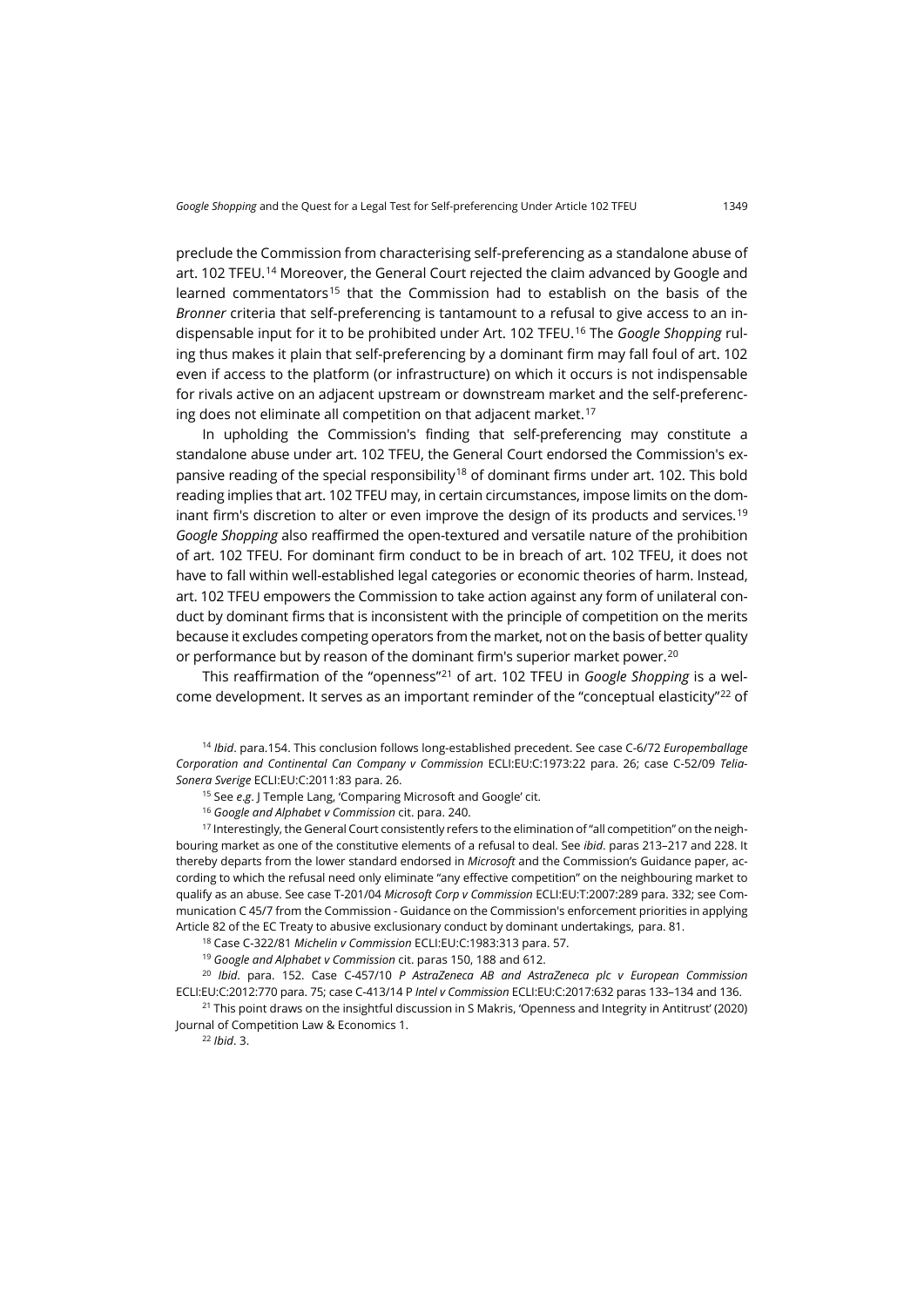art. 102 TFEU, which enables the EU competition law system to respond to novel types of abuses and harms to competition. This flexibility and responsiveness undoubtedly constitute a strength of the system, as they allow EU competition law to adapt to changing circumstances and secure the preservation of competition even in fast-moving environments, such as digital markets.

# III. A legal test unfound

This openness of art. 102 TFEU is, however, not without limits. Openness only strengthens the system as long as it does not come at the expense of the predictability and clarity of competition law and thereby undermine its integrity.<sup>[23](#page-5-0)</sup> The interpretation of art. 102 TFEU thus calls for limiting principles that strike a balance between the openness and the integrity of the provision by ensuring legal certainty as to when specific conduct accords with lawful competition on the merits, and when it does not.

Yet the General Court's ruling is much less cogent when it comes to laying down limiting principles that provide guidance as to when self-preferencing clashes with competition on the merits. In its infringement decision, the Commission relied on two somewhat distinct theories of harm to support its finding that Google's conduct amounts to an abuse of dominance. On the one hand, it advanced a discrimination theory of harm. It found that Google had subjected competing CSS to unequal, and hence unfair, treatment by giving its own CSS greater visibility on its general search result pages while downgrading the visibility of com-peting CSS, thereby depriving them of a substantial amount of end-user traffic.<sup>[24](#page-5-1)</sup> On the other hand, the Commission also argued that Google's self-preferencing was abusive because it allowed the company to leverage its dominant position on the market for general search into the adjacent market for comparison shopping services.<sup>25</sup> The Commission, however, failed to put forth a clear legal test for either of these theories of harm.

#### iii.1. The leveraging theory of harm

The General Court's ruling in *Google Shopping* does not fare any better. With respect to the "leveraging" theory of harm, the General Court observed that leveraging is not a specific form of abuse in itself. Rather, it constitutes a generic term that describes practices that occur in one market and have appreciable results on competition in related adjacent markets.[26](#page-5-3) Leveraging is, therefore, best understood as an umbrella term to designate various practices such as tying, refusal to deal, margin squeeze, or rebates.<sup>[27](#page-5-4)</sup> While leveraging by a dominant firm may amount to an abuse of dominance if it takes the form of

<span id="page-5-4"></span><span id="page-5-3"></span><span id="page-5-2"></span><span id="page-5-1"></span><span id="page-5-0"></span> See in particular *ibid*. 52-60. *Google Search (Shopping)* cit. para. 336. *Ibid*. para. 334. *Google and Alphabet v Commission* cit. para. 163. <sup>27</sup> *Ibid*.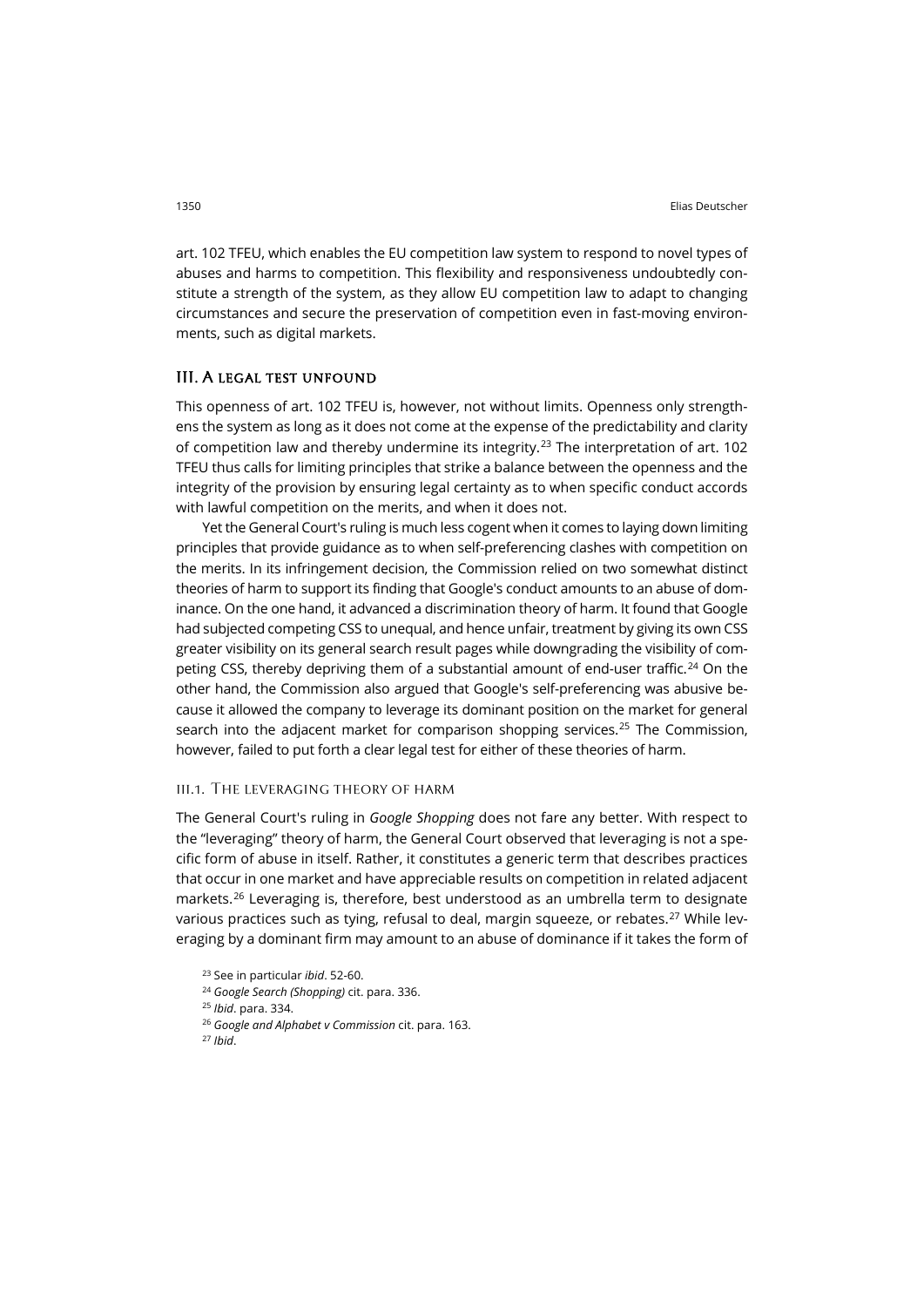one of these practices, the Court asserted that the mere fact that a dominant undertaking leverages its market power from one market to another is insufficient to qualify, in itself, as an abuse. Accordingly, something more than mere leveraging must be established for there to be an abuse of dominance in breach of art. 102 TFEU. [28](#page-6-0)

How much more, however, remains unclear. *Google Shopping* clearly resists a restrictive reading that would only outlaw leveraging that falls within the established category of a refusal to deal as defined in *Bronner*. [29](#page-6-1) To make this point, the General Court walked a thin line. The Court went to great lengths to distinguish self-preferencing from refusals to deal covered by *Bronner*. It held that the *Bronner* test only applies to express<sup>[30](#page-6-2)</sup> refusals to deal, while self-preferencing, as well as other forms of constructive refusals to deal, such as margin squeeze, are not governed by the strict *Bronner* criteria. [31](#page-6-3) At the same time, however, the General Court undermined its efforts to narrow the scope of *Bronner* to "express" refusals to deal by asserting that it emerges from the Commission's decision that Google's general search result page had "characteristics akin to those of an essential facility". [32](#page-6-4) According to the General Court, the Commission had – at least implicitly or unwittingly – established that the traffic generated by Google's general search result pages was "indispensable"<sup>[33](#page-6-5)</sup> for rival CSS to operate because it could not be realistically replicated by other sources<sup>[34](#page-6-6)</sup> and that Google's practice led "to the potential elimination of all competition" on the CSS market.<sup>[35](#page-6-7)</sup>

The General Court's discussion of *Bronner* appears to have it both ways: the Court contends that the Commission was under no obligation to demonstrate that self-preferencing amounted to a refusal to deal as defined in *Bronner*, only to tell us in the same section of the judgment that the Commission had, in any case, implicitly established that Google's conduct met the *Bronner* criteria. A charitable reading may interpret this fundamental tension in the General Court's reasoning as a sign that the judges were deeply divided over the requisite legal standard to be met in order for self-preferencing to qualify as an abuse. A less forgiving reading would suggest that it defies logic. The Court's *orbiter dictum* on the quasi-essentiality of Google's search result page also raises broader questions about the scope of the General Court's judicial review because it *de facto* sub-stitutes, at least in part, its own factual assessment for that of the Commission.<sup>[36](#page-6-8)</sup>

<span id="page-6-1"></span><span id="page-6-0"></span>While the Court made it clear that, as a matter of principle, the Commission was under no obligation to demonstrate that self-preferencing fulfilled the *Bronner* criteria, it omitted

<sup>28</sup> *Ibid*. para. 164.

<span id="page-6-2"></span><sup>30</sup> *Google and Alphabet v Commission* cit. paras 231-233.

<span id="page-6-8"></span><sup>36</sup> In so doing, the General Court oversteps the limits of its judicial review recognised in *ibid*. para. 135.

<sup>29</sup> *Bronner v Mediaprint* cit. paras 41-47.

<span id="page-6-3"></span><sup>31</sup> *Ibid*. paras 229-247.

<span id="page-6-4"></span><sup>32</sup> *Ibid*. para. 224.

<span id="page-6-5"></span><sup>33</sup> *Ibid*. para. 227.

<span id="page-6-6"></span><sup>34</sup> *Ibid*. paras 226-227.

<span id="page-6-7"></span><sup>35</sup> *Ibid*. para. 228.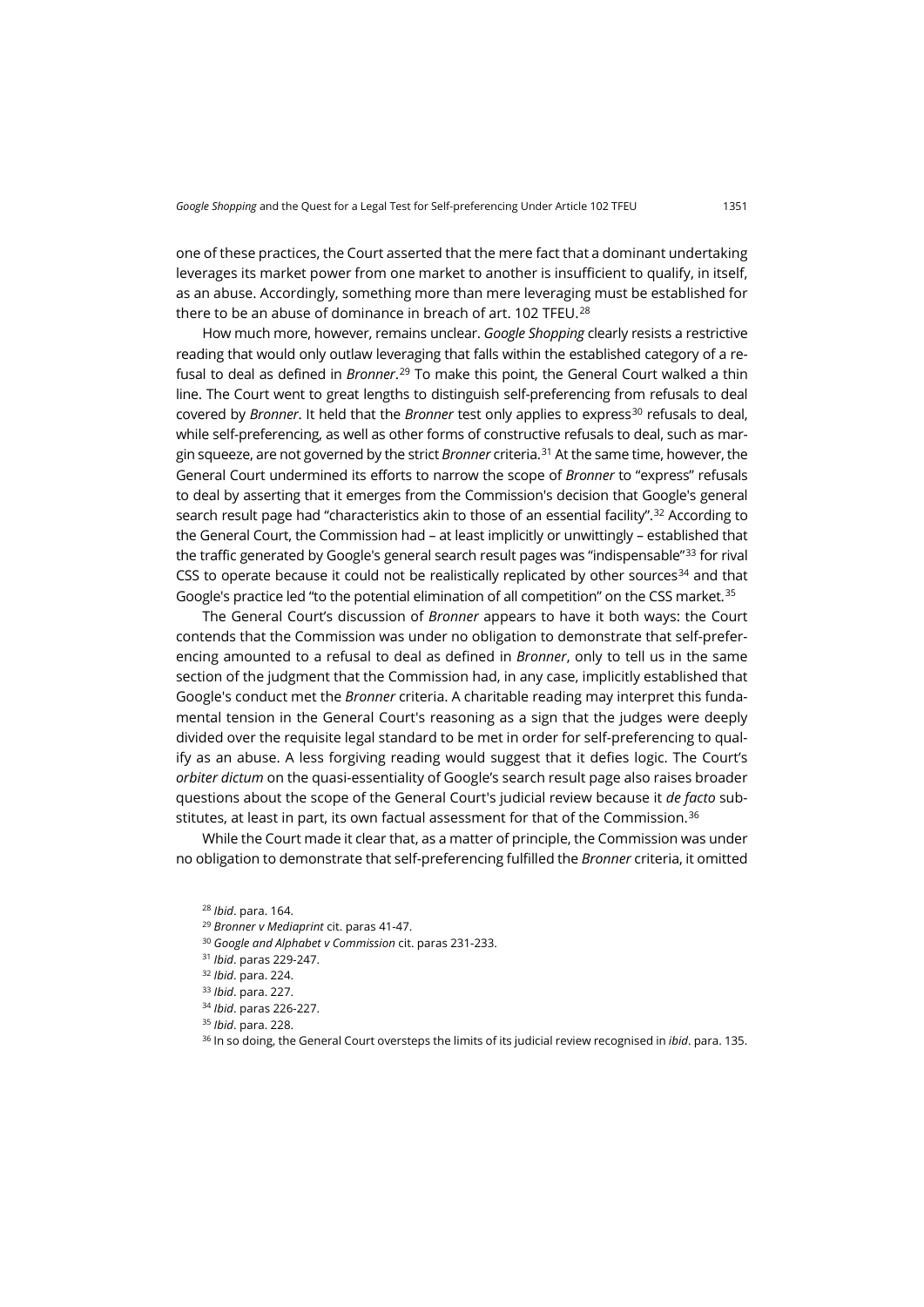to clearly spell out any alternative test or limiting principle to determine when self-preferencing ought to be condemned as unlawful leveraging. Such a test is, if at all, only implicitly articulated in the judgment. The Court highlighted that the Commission did not content itself with establishing that self-preferencing enabled Google to leverage its market power, but that it also adduced additional circumstances that indicated how this leveraging entailed anticompetitive effects. $37$  According to the Court, the Commission had relied on five relevant elements to characterise self-preferencing as an abuse. Google's conduct *i)* gave a more prominent display to its own CSS, while *ii)* downgrading the visibility and ranking of competing CSS on its general search results page. [38](#page-7-1) This affected *iii)* consumers' behaviour and *iv)* led to a reduction in traffic coming from Google's general search results page to rival CSS, and *v)* Google's search results could not be replicated in any effective or eco-nomically viable manner through other sources.<sup>[39](#page-7-2)</sup> Though these five elements may constitute the rudimentary scaffolding for a legal test to distinguish lawful from unlawful selfpreferencing, the General Court by no means signalled that these elements were binding on the Commission when establishing unlawful self-preferencing in future cases.

# iii.2. Unequal treatment and the "no economic sense test"

With regard to the discrimination theory of harm, the *Google Shopping* ruling does not provide much clarity either. Instead, the General Court again in broad brushes followed the reasoning of the Commission. It held that Google's self-preferencing was objectionable because it treated rival CSS less favourably than its own CSS and thereby placed its competitors at an unfair disadvantage.[40](#page-7-3) The General Court highlighted that the principle of equal treatment not only constitutes a general principle of EU law<sup>[41](#page-7-4)</sup> but also forms the very basis of equality of opportunity between competitors which is a prerequisite of un-distorted competition.<sup>[42](#page-7-5)</sup>

The General Court then introduced some form of a novel "no economic sense test" <sup>[43](#page-7-6)</sup> to describe when and why self-preferencing constitutes an undue form of unequal treatment or discrimination. It contended that Google's initial business model for its general search engine consisted of providing consumers with neutral, objective, and unbiased search results which are most relevant to their search queries.<sup>[44](#page-7-7)</sup> The Court took the view that Google's self-preferencing of its own CSS relative to competing CSS sites regardless

```
37 Ibid. para. 175.
38 Ibid. paras 167-168.
39 Ibid. paras 169-174.
40 Ibid. paras 155 and 179-180.
41 Ibid. para. 155.
42 Ibid. para. 180.
```
<span id="page-7-7"></span><span id="page-7-6"></span><span id="page-7-5"></span><span id="page-7-4"></span><span id="page-7-3"></span><span id="page-7-2"></span><span id="page-7-1"></span><sup>43</sup> GJ Werden, 'The "No Economic Sense" Test for Exclusionary Conduct' (2006) The Journal for Corporation Law 293.

<sup>44</sup> *Google and Alphabet v Commission* cit. paras 177-178.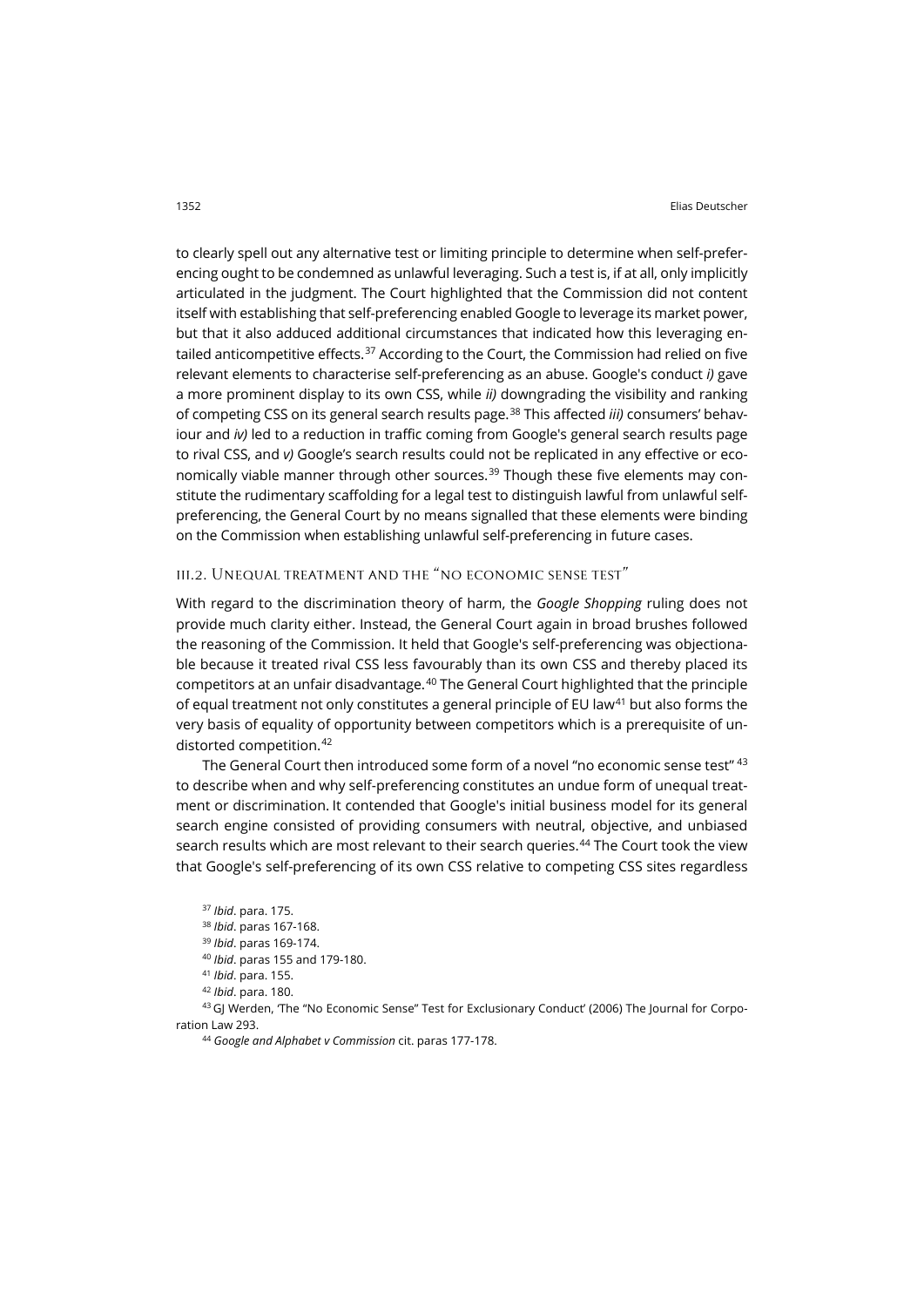of their relevance constituted an "abnormality"[45](#page-8-0) as it runs counter to Google's own business model.[46](#page-8-1) Not only, so the Court, was the self-preferencing only possible by virtue of Google's market power, as consumers would otherwise have switched to other more objective alternatives; it also implied that the self-preferencing could not be explained by any economic rationale other than Google's goal of excluding competing CSS providers.<sup>[47](#page-8-2)</sup>

This iteration of the "no economic sense test" is fraught with difficulties. Above all, the General Court's reasoning implies that a dominant undertaking's special responsibility may prevent it from altering its business model if such a change turns out to be disadvantageous for competing products/services relative to the dominant firm's own product/service. [48](#page-8-3) By implication, this imposes an obligation on Google to run its general search service like a public utility and to guarantee equal access for all interested thirdparty providers. Indeed, *Google Shopping* goes as far as suggesting that even changes in the product design which contribute to an improvement of the dominant firm's business model may be incompatible with the special responsibility of dominant firms not to impair competition any further. [49](#page-8-4)

Such a sweeping interpretation of the special responsibility of dominant firms is not a problem in itself, as long as its underpinning rationale and limiting principles are clearly articulated and its implications for innovation duly considered. However, no such explanation is provided apart from the fact that Google held a "superdominant position" and operated as "a gateway to the internet" within a market characterised by high entry barriers.[50](#page-8-5) The implications of the General Court's "no economic sense test" also deviate from the recent *CK Telecoms* ruling. In this judgment, the General Court held that the mere fact that a merged entity adopts changes to its post-merger business strategy cannot result in a significant impediment to effective competition even though it may consider-ably harm competitors.<sup>[51](#page-8-6)</sup>

The most important shortcoming of the General Court's version of the "no economic sense test" is that it leaves open the matter of exactly when unequal treatment in the form of self-preferencing amounts to an "abnormality". It thus fails to put forth any limiting principle that delineates the scope of the special responsibility of dominant firms under art. 102 TFEU. Nor does it give guidance to dominant firms with regard to how far they can go in designing their products in a way that grants preferential treatment to their own business units. Indeed, the "no economic sense test" tells us nothing about the constitutive conduct elements of unlawful self-preferencing, let alone the exclusionary

<span id="page-8-6"></span><span id="page-8-5"></span><span id="page-8-4"></span><span id="page-8-3"></span><span id="page-8-2"></span><span id="page-8-1"></span><span id="page-8-0"></span><sup>45</sup> *Ibid*. paras 177 and 179. <sup>46</sup> *Ibid*. para. 179. <sup>47</sup> *Ibid*. para. 178. <sup>48</sup> *Ibid*. cit. para. 183. <sup>49</sup> *Ibid*. paras 150, 180 and 612. <sup>50</sup> *Ibid*. para. 183. <sup>51</sup> Case T-399/16 *CK Telecoms UK Investments v Commission* ECLI:EU:T:2020:217 paras 340-348 and 362-368.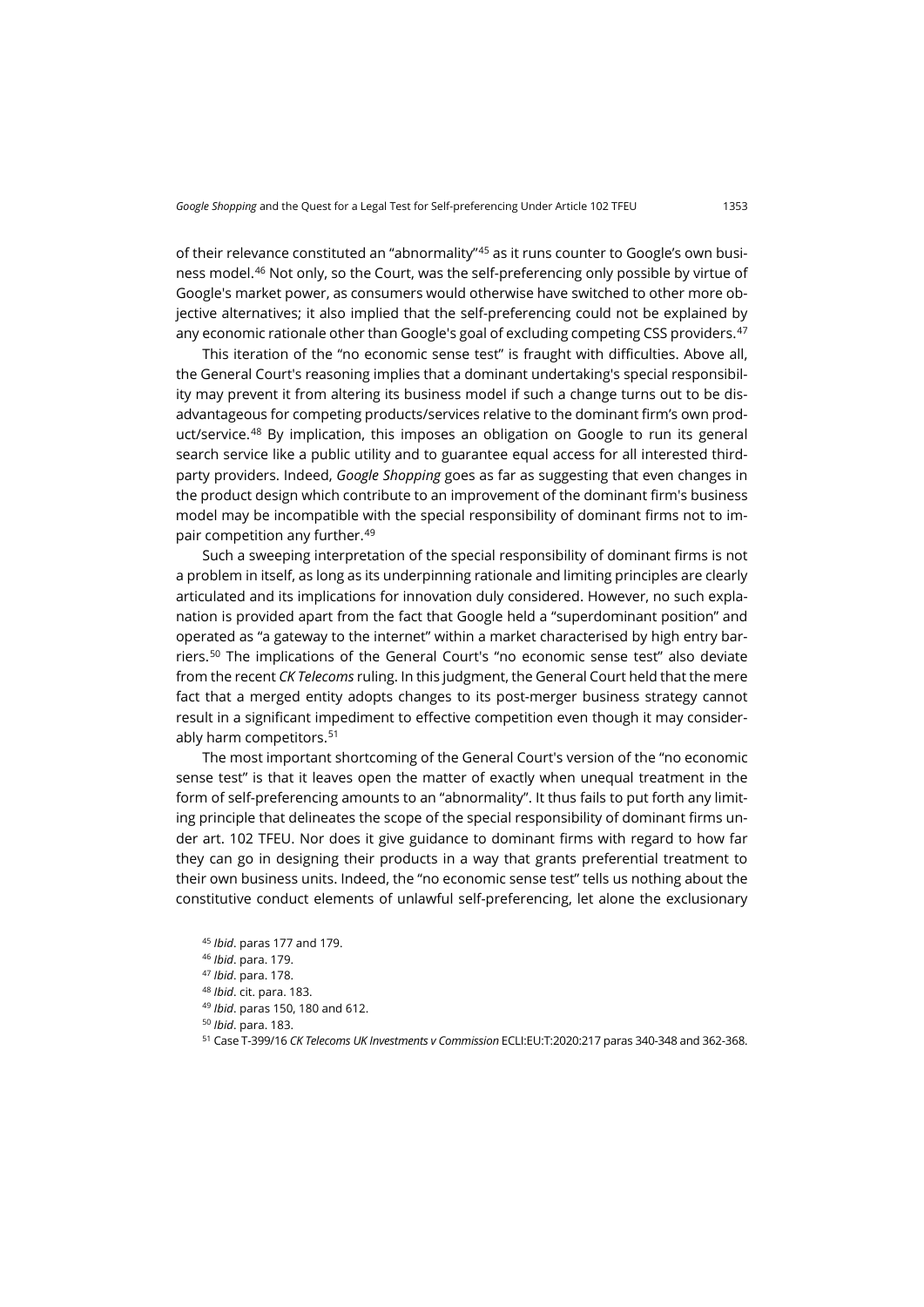effects that must be present for it to breach art. 102 TFEU. The General Court put major emphasis on the fact that Google's self-preferencing consisted of two elements, namely the upgrading of its own CSS and the demoting of competing CSS.<sup>[52](#page-9-0)</sup> In no instance, however, did it state that self-preferencing must contain both conduct elements – that is, involve the upgrading of the dominant firm's own service plus the active and consistent downgrading of its competing services. It remains hence unclear whether, in future cases, only one of these two elements would be sufficient to establish the abusive character of self-preferencing conduct.

The General Court's failure to clarify this point is a major omission. The question of whether the two elements of upgrading of the dominant firm's own business and the downgrading of competitors have to be cumulatively present for self-preferencing to qualify as abuse is determinative of the evidentiary burden for competition authorities and private plaintiffs under art. 102 TFEU. It is also of paramount importance for dominant undertakings to know how far they can go in designing their products and services in a way that gives greater visibility to their own offers. Moreover, it affects the evidentiary burden for the defendant undertaking when pleading an objective justification or putting forward a counterfactual as rebuttal evidence. That becomes evident in the General Court's discussion of Google's objective justification and counterfactual analysis. The Court observed that Google could not justify its otherwise unlawful self-preferencing on the grounds that it gave its own CSS greater visibility to improve its service quality. While this explanation may serve as justification for the upgrading of Google's own CSS, the Court held that it failed to provide a legitimate explanation for the downgrading of competing CSS.[53](#page-9-1) Along similar lines, the General Court also rejected the relevance of two counterfactual studies Google produced during the proceedings. These studies showed by means of a "difference-in-difference analysis" and an "ablation experiment" that the greater visibility of Google's own CSS on its general search result page had only a marginal impact on traffic.<sup>[54](#page-9-2)</sup> The General Court objected that both studies focused exclusively on the upgrading element of Google's self-preferencing conduct in isolation, without considering the downgrading of rival CSS. As a result, the counterfactual discounted the fact that Google's self-preferencing was a combination of two conduct elements that produced combined anticompetitive effects through two channels. [55](#page-9-3)

One is left wondering whether this means that unlawful self-preferencing always consists of upgrading and downgrading, for both of which dominant firms have to advance an objective justification or other forms of rebuttal evidence. Or does it imply that even self-preferencing consisting of only one out of the two conduct elements criticised in *Google Shopping* may run afoul of art. 102 TFEU, but that, in this case, dominant firms face

<span id="page-9-0"></span><sup>52</sup> *Google and Alphabet v Commission* cit. paras 167-168, 187, 261 and 369-376.

<span id="page-9-1"></span><sup>53</sup> *Ibid*. para. 187.

<span id="page-9-2"></span><sup>54</sup> *Google Search (Shopping)* cit. paras 506-538.

<span id="page-9-3"></span><sup>55</sup> *Google and Alphabet v Commission* cit. paras 369-376.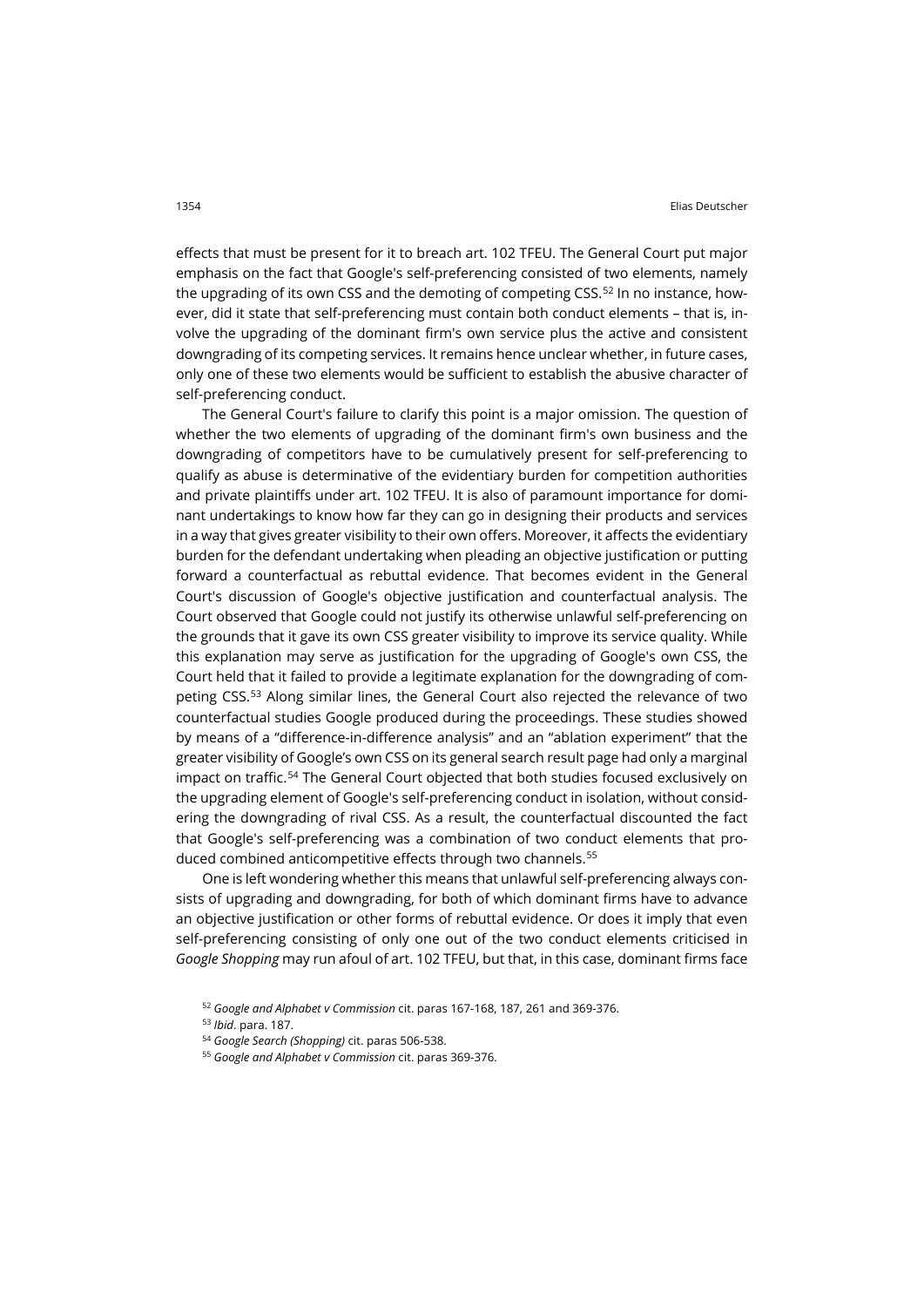a lower evidentiary burden because they only have to adduce an objective justification or counterfactual for this one element?

Greater clarity on the constitutive elements of unlawful self-preferencing under art. 102 TFEU may also inform the current policy discussion on the new platform regulations. Above all, it may provide guidance on the scope of the ex-ante prohibitions of self-preferencing enshrined in the Digital Markets Act (DMA), which draws up a new regulatory framework for powerful "gatekeeper" platforms. [56](#page-10-0) In its current state, art. 6(1)(d) of the DMA proposal is framed in a way that requires gatekeeper platforms to refrain from any favourable ranking of their own products or services, irrespective of whether competing products are actively downgraded. If *Google Shopping* is to be read as requiring upgrading and downgrading as two cumulative constitutive elements of self-preferencing, it would be up to the EU legislator to take the necessary steps to finetune art. 6(1)(d) lest it become a major source of inconsistency.

#### IV. The route not taken

If the General Court in *Google Shopping* was in search of the legal test or limiting principle for self-preferencing, its quest might have taken a wrong turn somewhere between *Place Madou* and *Kirchberg*. The arguably most surprising feature of the *Google Shopping* ruling is that the General Court discusses Google's self-preferencing against the backdrop of longstanding case law<sup>57</sup> interpreting the prohibition of discriminatory behaviour on the part of dominant firms under art. 102(2)(c) TFEU with no mention of the recent *MEO* ruling. The *MEO* judgment added to this case law by further clarifying when a dominant firm's unequal treatment of upstream or downstream customers violates art. 102(2)(c) TFEU. In a nutshell, that is the case if a dominant firm *i)* applies dissimilar conditions to equivalent transactions and thereby *ii*) places other trading parties at a competitive disadvantage.<sup>[58](#page-10-2)</sup>

The major contribution of *MEO* was that it clarified that the Commission could no longer content itself with establishing that the dominant firm had subjected trading partners to unequal treatment. Instead, it would also have to assess "all the relevant circumstances" to determine whether the discriminatory conduct had a foreclosure effect on upstream or downstream customers, and it would have to ascertain the seriousness of this effect.[59](#page-10-3) Amongst the relevant circumstances for this effects-based analysis of the dominant firm's unequal treatment are, for instance, the negotiating power of upstream

<sup>56</sup> Proposal for a Regulation COM(2020) 842 final cit.

<span id="page-10-3"></span><span id="page-10-2"></span><span id="page-10-1"></span><span id="page-10-0"></span><sup>57</sup> The General Court notably cites case C-242/95 *GT-Link v De Danske Statsbaner* ECLI:EU:C:1997:376; case T-228/97 *Irish Sugar v Commission* ECLI:EU:T:1999:246; case C-82/01P *Aéroports de Paris v Commission* ECLI:EU:C:2002:617. See *Google and Alphabet v Commission* cit. para. 155.

<sup>58</sup> Case C-525/16 *MEO – Serviços de Comunicações e Multimédia* ECLI:EU:C:2018:270 paras 24-25.

<sup>59</sup> *Ibid*. paras 25-28.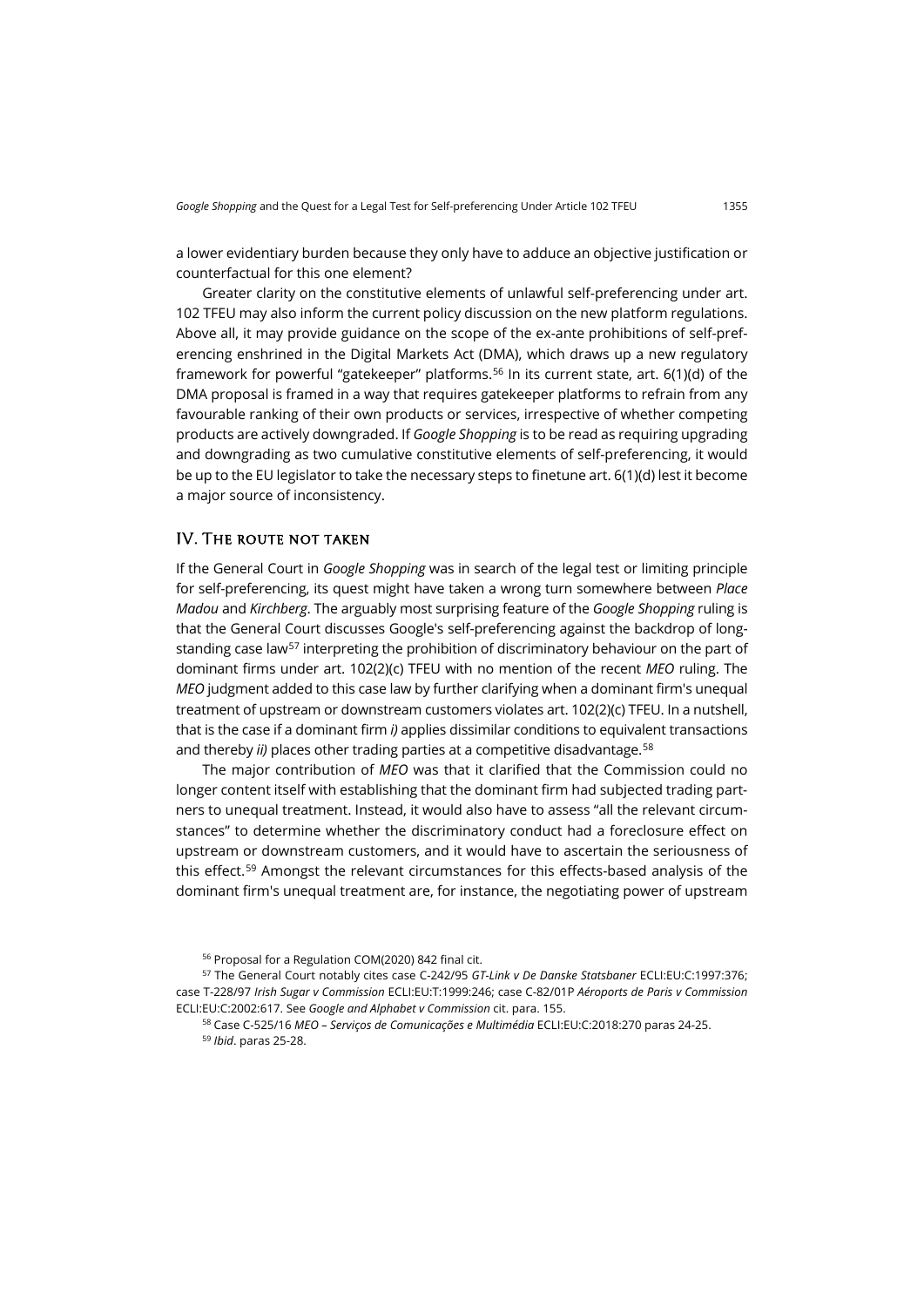or downstream customers, the conditions and duration of the discriminatory arrangements, the existence of an exclusionary strategy, and, notably, the impact of the discrim-inatory practice on the relevant customers' cost.<sup>[60](#page-11-0)</sup>

#### IV.1. APPLYING THE MEO TEST TO SELF-PREFERENCING

While the *MEO* case involved discriminatory pricing conduct, nothing precludes the application of this test to determine the legality of self-preferencing. Indeed, the wording of art. 102(2)(c) TFEU, which prohibits the application of "dissimilar conditions to equivalent transactions", is sufficiently flexible to accommodate both discriminatory pricing and non-price conduct.<sup>[61](#page-11-1)</sup> Nor does the fact that MEO was not vertically integrated and only discriminated amongst third-party downstream customers suggest that it constitutes an inapposite framework for the analysis of self-preferencing that relates to discrimination by a vertically integrated firm between its own upstream/downstream division and competing third-party services. On the contrary, the Advocate General<sup>[62](#page-11-2)</sup> and the Court<sup>[63](#page-11-3)</sup> agreed in *MEO* that the fact that a dominant firm is vertically integrated and uses discriminatory conduct to favour its own upstream or downstream unit would make it a more plausible foreclosure strategy. This observation is of particular relevance for the analysis of unequal treatment in digital markets involving platforms with a hybrid business model which, like Google, operate both a marketplace and sales function. [64](#page-11-4) As their upstream or downstream sales function is exposed to a cannibalisation effect by competition at the relevant level of trade, vertically integrated hybrid platforms may have strong incentives to design their marketplace in a way that places upstream or downstream rivals at a disadvantage.

The *MEO* test would certainly provide a conceptually sounder foundation for the analysis of self-preferencing than the General Court's "no economic sense test". Elegant though it may appear, the "no economic sense test" often puts competition authorities and courts in the uncomfortable position of second-guessing the business model of the dominant firm. Such an exercise inevitably involves strong assumptions which can be easily challenged and which, being subjective in nature, sit uneasily with the fact that the notion of "abuse of dominance" is an objective concept.<sup>[65](#page-11-5)</sup> This becomes apparent from the General Court's bold claim that Google's self-preferencing runs counter to its business model and therefore does not make any economic sense. This proposition appears

<sup>60</sup> *Ibid*. paras 29-37.

<span id="page-11-1"></span><span id="page-11-0"></span><sup>61</sup> This reading also finds support in the General Court's analysis, which seems to assume that the display and ranking of Google's own CSS and of relevant competing CSS on Google's general search result page constituted equivalent transactions. *Google and Alphabet v Commission* cit. paras 278-299.

<span id="page-11-5"></span><span id="page-11-4"></span><span id="page-11-3"></span><span id="page-11-2"></span><sup>62</sup> Case C-525/16 *MEO – Serviços de Comunicações e Multimédia SA* ECLI:EU:C:2017:1020, opinion of AG Wahl, paras 47 and 76-80.

<sup>63</sup> *MEO – Serviços de Comunicações e Multimédia* cit. para. 36.

<sup>64</sup> SP Anderson and Ö Bedre-Defolie, 'Hybrid Platform Model' (CEPR Discussion Paper 2021).

<sup>65</sup> Case C-85/76 *Hoffmann-La Roche v Commission* ECLI:EU:C:1979:36 para. 91.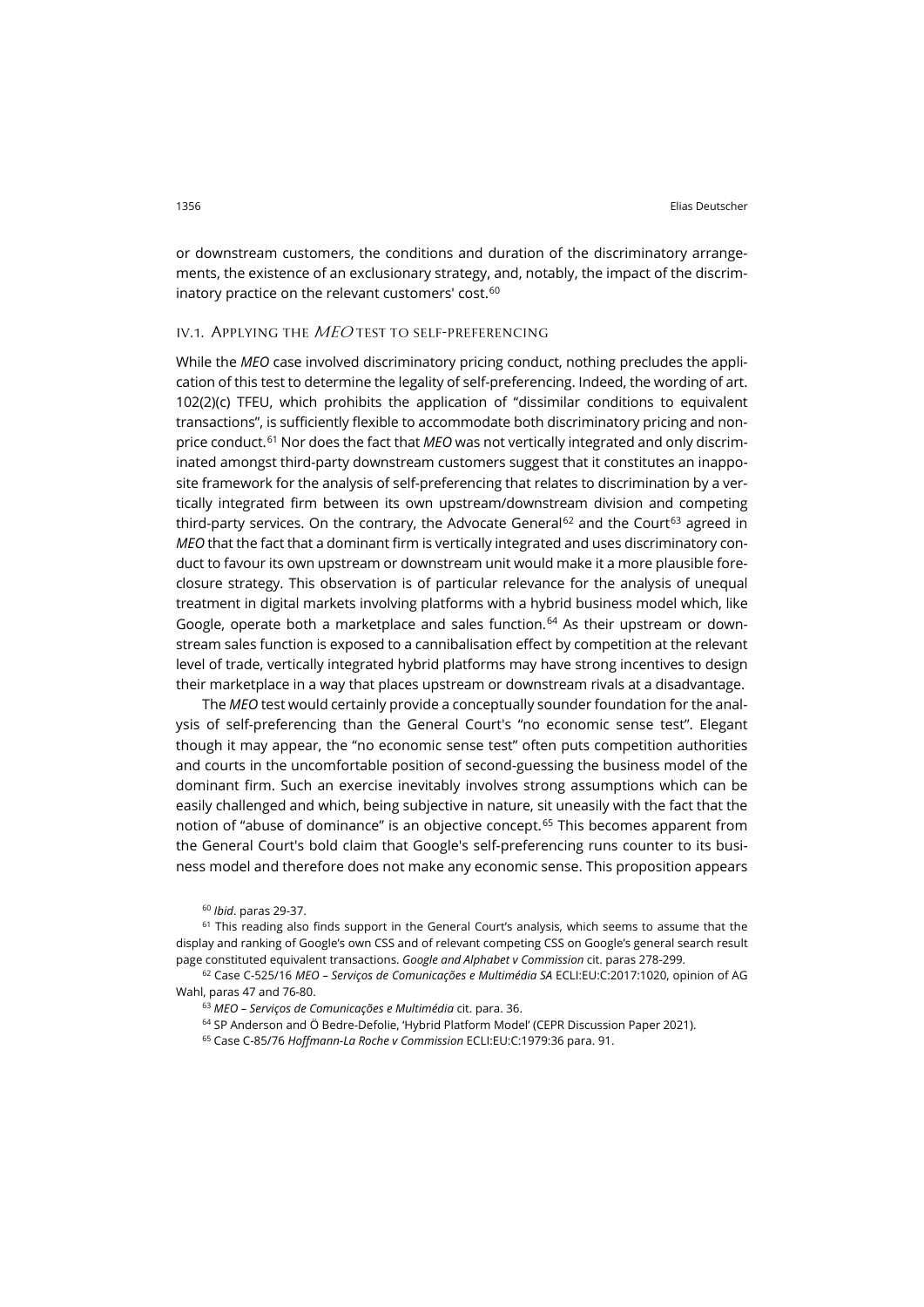out of sync with commercial reality. Strategic product placement of private labels or prod-ucts by "category captains" are commonplace in the grocery sector<sup>[66](#page-12-0)</sup> and has been rec-ognised to be a source of important efficiencies.<sup>[67](#page-12-1)</sup> This is the case even though the business model of grocery stores also hinges on providing consumers with access to a broad choice of products.[68](#page-12-2) The difference between the self-preferencing employed by Google and that employed by grocery stores or their category captains does not necessarily lie in their respective business models. It revolves instead around their respective market power and the ensuing potential to generate substantial foreclosure effects.<sup>[69](#page-12-3)</sup> It is on these effects, rather than the economic sense of Google's conduct, where the focus of the art. 102 TFEU analysis should rest.

# iv.2. The merits of the MEO test

An assessment of self-preferencing under art. 102(2)(c) TFEU based on the *MEO* test would have the merit of putting this theory of harm back on a conceptually sound foundation and of providing a clear framework that ensures legal certainty to dominant firms and their competitors as to when self-preferencing amounts to unlawful abuse. Considering self-preferencing within the framework of art. 102(2)(c) TFEU, as interpreted in *MEO*, would have enabled the General Court to "retrofit" the Commission's analysis into wellestablished conceptual and legal categories.

Applying the *MEO* test to self-preferencing would also do greater justice to the economic analysis that the Commission deployed in *Google Shopping*. The beauty of *MEO* is that it realigns the assessment of secondary-line discrimination with the "raising rivals' costs" paradigm that provides an economically sound and unified framework for the analysis of arguably any type of exclusionary conduct under art. 102 TFEU. *MEO* suggests that unequal treatment of upstream or downstream competitors by a dominant firm is harmful to competition if it raises their costs to the extent that they are no longer capable of exerting meaningful competitive pressure and, as a result, competition is materially impaired.<sup>[70](#page-12-4)</sup> Such a strategy of raising rivals' costs can be implemented through the pricing of an important input controlled by the dominant firm that competitors (upstream or

<span id="page-12-0"></span><sup>66</sup> RL Steiner, 'Category Management – A Pervasive, New Vertical/Horizontal Format' (2000-2001) Antitrust 77; PW Dobson and R Chakraborty, 'Assessing Brand and Private Label Competition' (2015) European Competition Law Review 76.

<span id="page-12-1"></span><sup>67</sup> In relation to category management agreements, see European Commission, 'Guidelines on Vertical Restraints' (19 May 2010) para. 213.

<sup>68</sup> *Ibid*. para. 210.

<span id="page-12-4"></span><span id="page-12-3"></span><span id="page-12-2"></span><sup>69</sup> This is clearly recognised by the Commission's Vertical Guidelines, which consider category management agreements between parties with a market share of less than 30 per cent unproblematic, but which at the same time are alert to potential foreclosure effects if the parties possess considerable market power. See *ibid*. paras 209-210.

<sup>70</sup> *Meo – Serviços de Comunicações e Multimédia* cit. paras 34 and 37.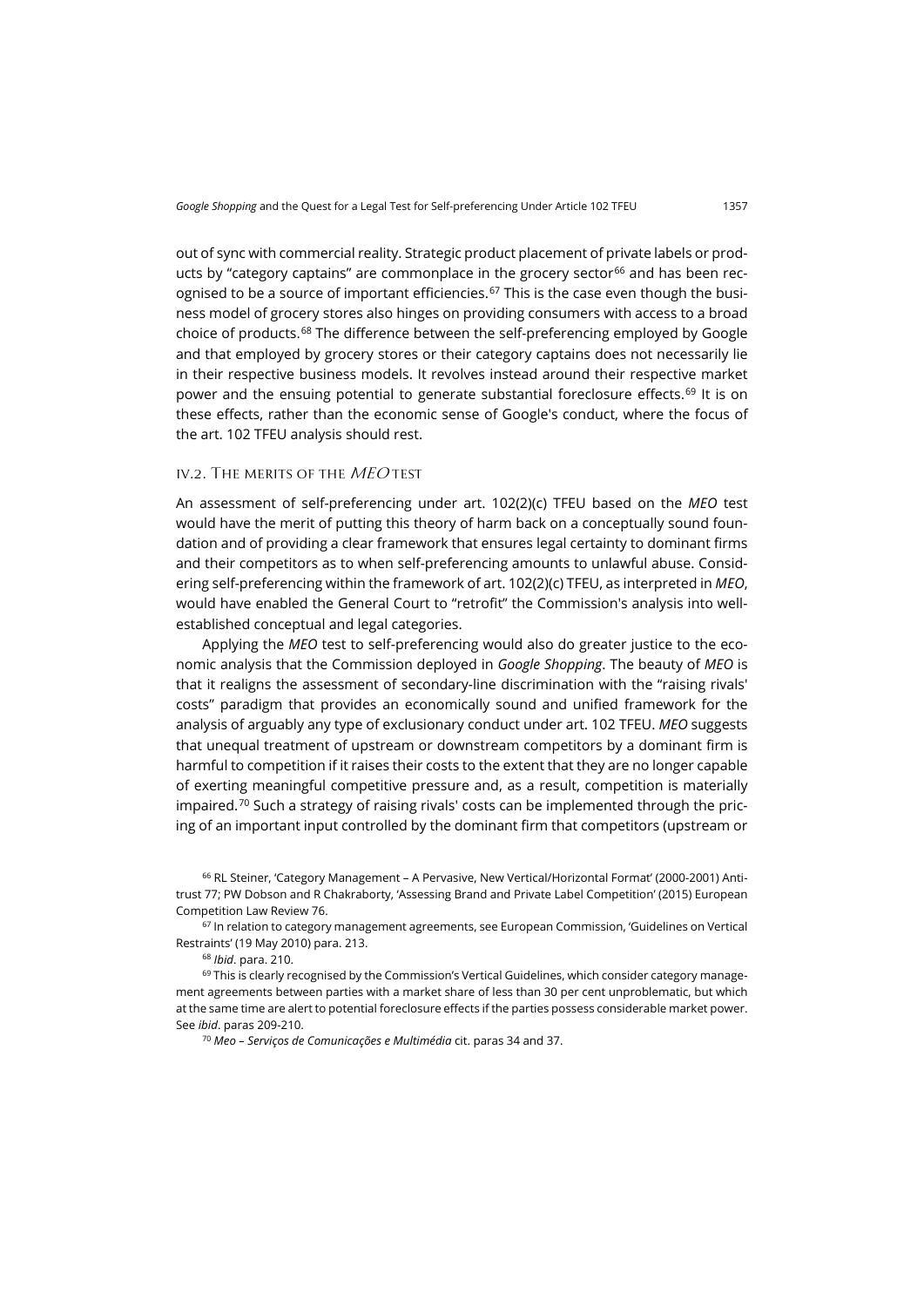downstream) need in order to be able to compete effectively. But it can also take the form of non-price foreclosure of important distribution channels that prevents competitors from achieving minimum efficient scale or forces them to distribute through less effective and more costly sales channels. [71](#page-13-0)

Arguably, the Commission's analysis endorsed by the General Court in *Google Shopping* closely followed the blueprint of the raising rivals' cost analysis that informs *MEO* as well as other leading "effects" cases under art. 101<sup>[72](#page-13-1)</sup> and art. 102 TFEU.<sup>[73](#page-13-2)</sup> The Commission first assessed the foreclosure rate of Google's exclusionary practice by gauging the proportion of CSS traffic that was affected by Google's self-preferencing. [74](#page-13-3) It concluded that Google's self-preferencing affected a "large proportion of the overall traffic of competing comparison shopping services".<sup>[75](#page-13-4)</sup> Second, it found that Google's self-preferencing resulted in a material reduction of the traffic that rival CSS received from Google's general search result page.<sup>[76](#page-13-5)</sup> Third, it considered the extent to which competing CSS could have recourse to effective counterstrategies that would allow them to compensate for the loss in traffic from Google's general search result page by reaching end-users through alternative channels. It found that competing CSS could not offset the loss in traffic from Google's general search results through alternative distribution channels, such as text ads on Google, mobile apps, direct traffic, or other sources, which proved either ineffective or economically unviable substitutes for the traffic coming from Google's general search result page.<sup>[77](#page-13-6)</sup> The traffic from Google's search result notably outperformed other traffic in generating clicks for CSS. Moreover, some of the alternative sources of traffic, such as text ads, were also considerably more expensive than search engine optimisation that ensures traffic from Google's general search result page.<sup>[78](#page-13-7)</sup> In a nutshell, the Commission attempted to show that Google's unequal treatment of competing CSS raised rivals' costs by foreclosing a substantial fraction of their distribution channel and forcing them to reach customers through more expensive and less effective distribution channels, thereby preventing them from building up a critical mass of network effects. [79](#page-13-8)

<span id="page-13-0"></span><sup>71</sup> TG Krattenmaker and SC Salop, 'Anticompetitive Exclusion: Raising Rivals' Costs to Achieve Power over Price' (1986) YaleLJ 209 and 226.

<span id="page-13-4"></span><span id="page-13-3"></span><span id="page-13-2"></span><span id="page-13-1"></span><sup>72</sup> Case C-234/89 *Delimitis v Henninger Bräu* ECLI:EU:C:1991:91 paras 13-15 and 19-27; case C-345/14 *Maxima Latvija* ECLI:EU:C:2015:784 paras 27-31.

<sup>73</sup> Case T-65/98 *Van den Bergh Foods Ltd v Commission* ECLI:EU:T:2003:281 para. 160.

<sup>74</sup> *Google and Alphabet v Commission* cit. paras 169, 173, 446-448 and 519-522.

<sup>75</sup> *Ibid*. paras 448 and 520.

<sup>76</sup> *Ibid*. paras 448, 520 and 523.

<sup>77</sup> *Ibid*. paras 173-174 and 523-532.

<sup>78</sup> *Ibid*. para. 529.

<span id="page-13-8"></span><span id="page-13-7"></span><span id="page-13-6"></span><span id="page-13-5"></span><sup>79</sup> *Ibid*. paras 171 and 226. For the importance of network effects in dynamic "raising rivals' costs" theories of harm, see DW Carlton, 'A General Analysis of Exclusionary Conduct and Refusal to Deal: Why Aspen and Kodak Are Misguided' (2001) Antitrust Law Journal 659 and 671.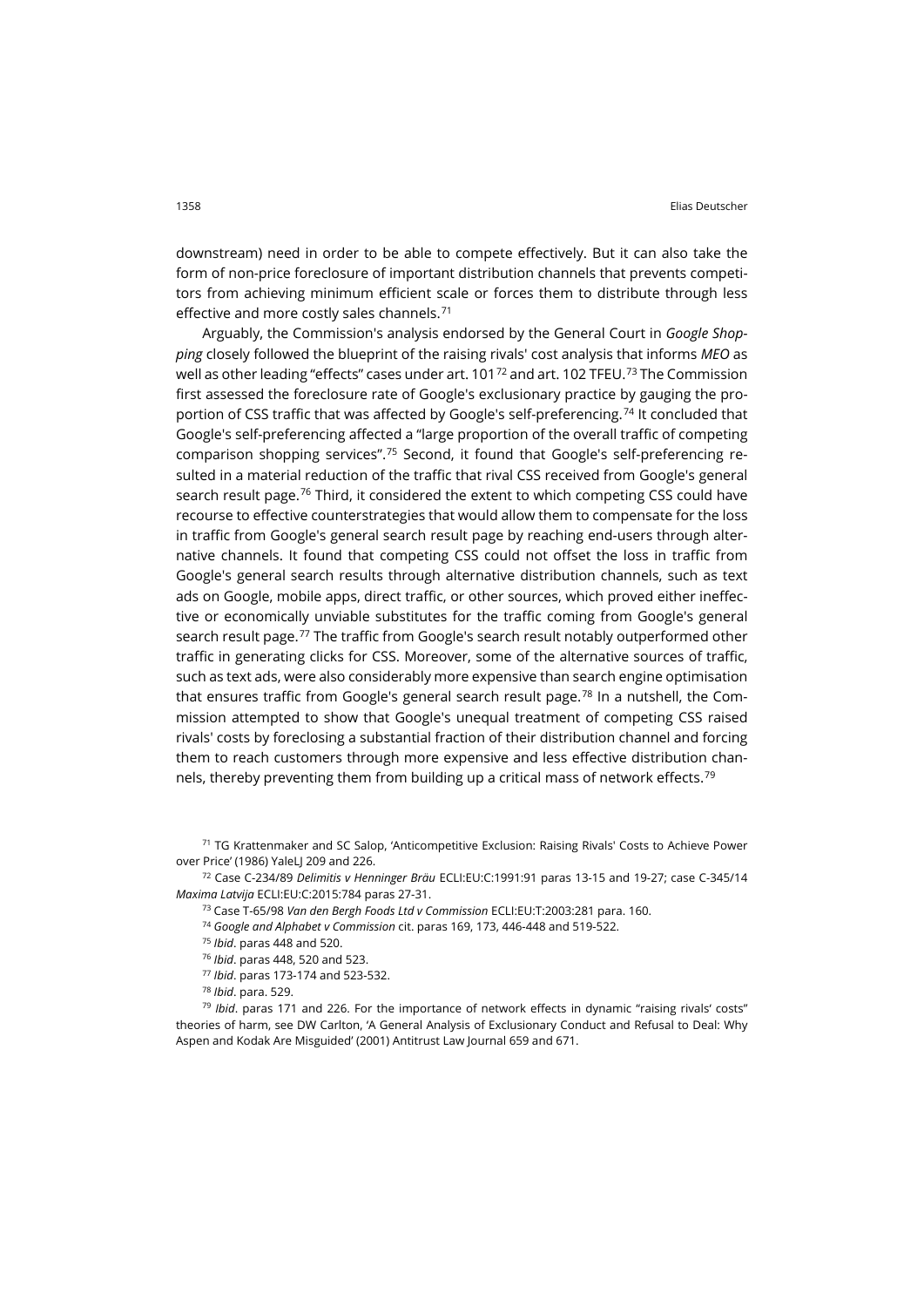Grounding the assessment of self-preferencing in the *MEO* test and the underlying raising rivals' cost theory of harm would also have allowed the General Court to put forward a more cogent explanation as to why the Commission was under no obligation to demonstrate that non-price abuses, such as self-preferencing, are capable of foreclosing equally efficient competitors.<sup>[80](#page-14-0)</sup> Indeed, the General Court seems to erroneously assume that the as-efficient competitor test, which seeks to determine whether the impugned dominant firm conduct is capable of foreclosing equally efficient competitors, can only take the form of an (incremental) price-cost test and can therefore only be used for the assessment of pricing, but not non-price abuses. $81$  The raising rivals' cost literature suggests otherwise. One way of determining whether non-price conduct on the part of a dominant firm forecloses an equally efficient competitor from the market is to look at the foreclosure rate of the impugned conduct and determine whether it is sufficiently large to hinder competitors from achieving minimum efficient or viable scale (MES/MVS test). [82](#page-14-2) If that is the case, it is safe to assume that even equally efficient competitors would not be able to withstand the dominant firm's conduct and that the impugned conduct is likely to lead to market power effects. Yet, even in its iteration as an MES/MVS test, the asefficient competitor test may prove under-inclusive because it only catches conduct that is capable of fully foreclosing an equally efficient competitor from the market. The asefficient competitor test – both in its operationalisation as (incremental) price-cost or MES/MVS test – thus fails to address anticompetitive conduct that falls short of full foreclosure but nonetheless significantly raises rivals' costs and reduces their competitive impact, without however entirely eliminating them from the market. [83](#page-14-3)

Above all, the *MEO* test would have enabled the General Court to lay down a principled and effects-based legal test that clearly indicates when self-preferencing by a dominant firm will qualify as an abuse in future cases. Simultaneously, it sets out a limiting principle as to how far a dominant firm's equal treatment obligation reaches. Consistent with existing case law, self-preferencing would be unlawful if the dominant firm *i)* applies dissimilar conditions to equal transactions and *ii)* thereby places other trading parties at a competitive disadvantage by foreclosing a large enough fraction of their distribution channel to raise their costs.<sup>[84](#page-14-4)</sup> Such would notably be the case if the self-preferencing

<sup>80</sup> *Google and Alphabet v Commission* cit. para. 539.

<span id="page-14-2"></span><span id="page-14-1"></span><span id="page-14-0"></span>82 TG Krattenmaker and SC Salop, 'Anticompetitive Exclusion' cit. 234-238; DA Crane and G Miralles, 'Toward a Unified Theory of Exclusionary Vertical Restraints' (2010) SCalLRev 605, 607-609 and 639-641; JD Wright, 'Moving Beyond Naïve Foreclosure Analysis' (2012) George Mason Law Review 1163 and 1186–1187.

<span id="page-14-4"></span><span id="page-14-3"></span>83 SC Salop, 'The Raising Rivals' Cost Foreclosure Paradigm, Conditional Pricing Practices and the Flawed Incremental Price-Cost Test' (2017) Antitrust Law Journal 371 and 385–387. This has been recognised by the General Court in relation to the incremental price-cost test. See case T-286/09 *Intel v Commission* ECLI:EU:T:2014:547 para. 150.

<sup>84</sup> *Meo – Serviços de Comunicações e Multimédia* cit. paras 25, 34 and 37.

<sup>81</sup> *Ibid*.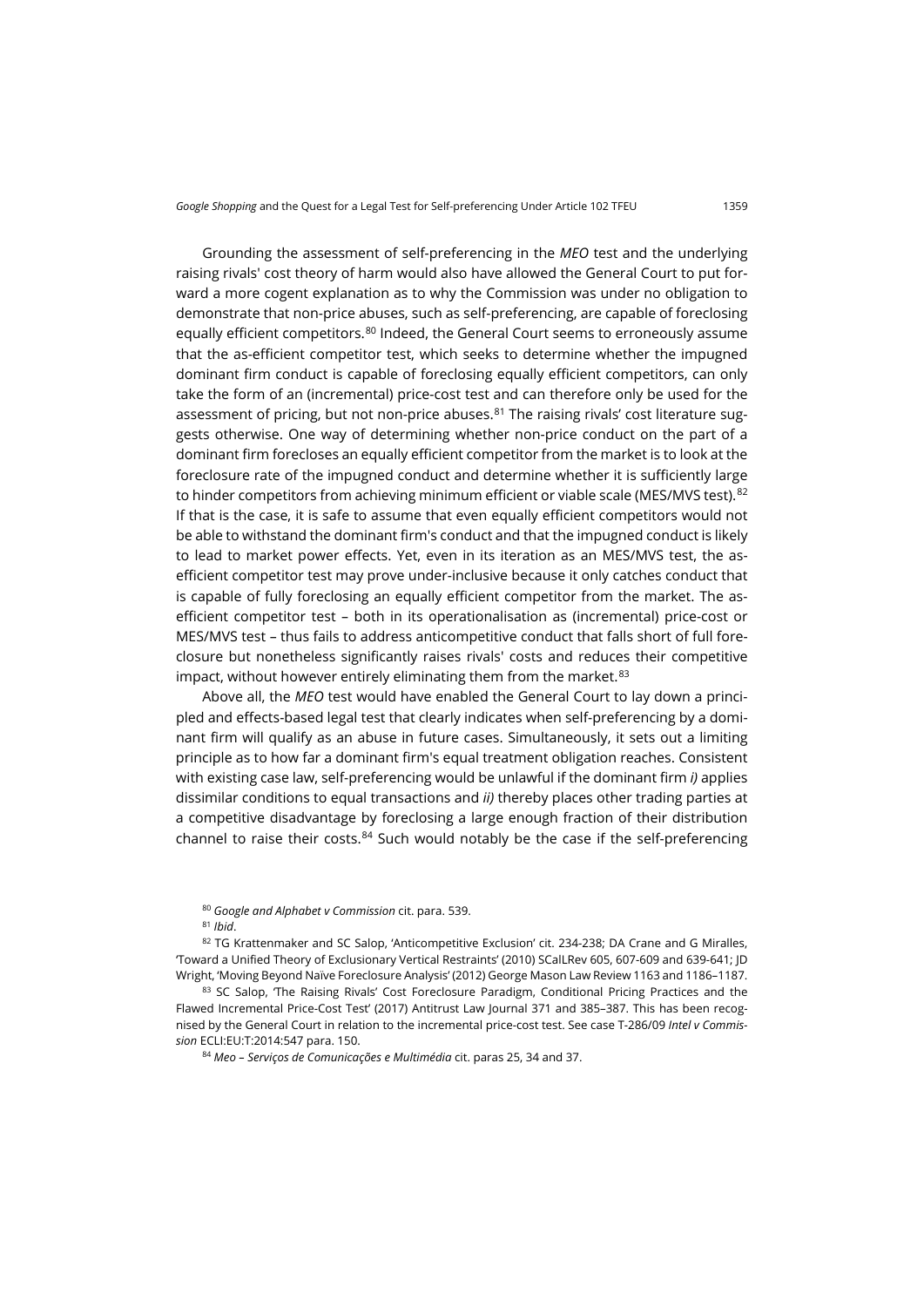conduct covers an important distribution channel and rivals do not have access to effective and economically viable alternative sales channels. This test would introduce an administrable and economically informed limiting principle to distinguish legitimate and illegitimate self-preferencing or unequal treatment on the part of a dominant firm: a dominant firm would thus remain free to design its business in a way that favours its own products or services over those sold by rivals, as long as the unequal treatment or selfpreferencing does not have the potential to result in significant foreclosure effects.

# V. Conclusion

(Legal and economic) Tests have been close to the heart of competition lawyers, and not just since the outbreak of the Covid-19 pandemic. The Commission's omission in its *Google Shopping* decision to articulate clear benchmarks that specify when self-preferencing violates art. 102 TFEU has again brought the question of the appropriate legal test for finding an abuse of dominance to the forefront of European competition law debates. While the General Court's ruling brings about some important clarifications as to the legal status of self-preferencing under art. 102 TFEU, it failed to remedy this basic flaw in the Commission's decision by forging clear limiting principles that delineate when self-preferencing infringes art. 102 TFEU. Neither the General Court's pronouncements on the scope of the *Bronner* test, nor its discussion of leveraging and the "no economic sense test", provide clear and precise guidance as to when self-preferencing is incompatible with competition on the merits, and when it is not. Even after *Google Shopping*, dominant firms and their competitors are left wondering which constitutive elements have to be fulfilled for self-preferencing to breach art. 102 TFEU. The failure of the General Court to establish a clear limiting principle determining the (il)legality of self-preferencing is unfortunate. Dominant firms will have little legal certainty as to how far they can go in altering their business model and design of their products or services without risking antitrust liability. This may chill their incentives to undertake product improvements and to innovate. By the same token, competitors and competition authorities also have little certainty as to how far the protective scope of art. 102 TFEU reaches and when they can effectively challenge self-preferencing by dominant firms. This uncertainty may also take its toll on competitors' incentives to innovate.

This unsatisfactory outcome could easily have been avoided. The *MEO* test, which clarifies long-standing case law on when discriminatory conduct by dominant firms constitutes an abuse of dominance, could have provided a well-established legal framework that sets out the relevant constitutive elements for unlawful self-preferencing. It would also have allowed the General Court to link the analysis of self-preferencing with the "raising rivals' costs" paradigm, which offers a unified economic framework for assessing exclusionary conduct under art. 102 TFEU. This road has not been taken by General Court. As a result, competition lawyers, dominant firms and their competitors will continue to be in search of the legal test for self-preferencing. A counter-intuitive takeaway of the